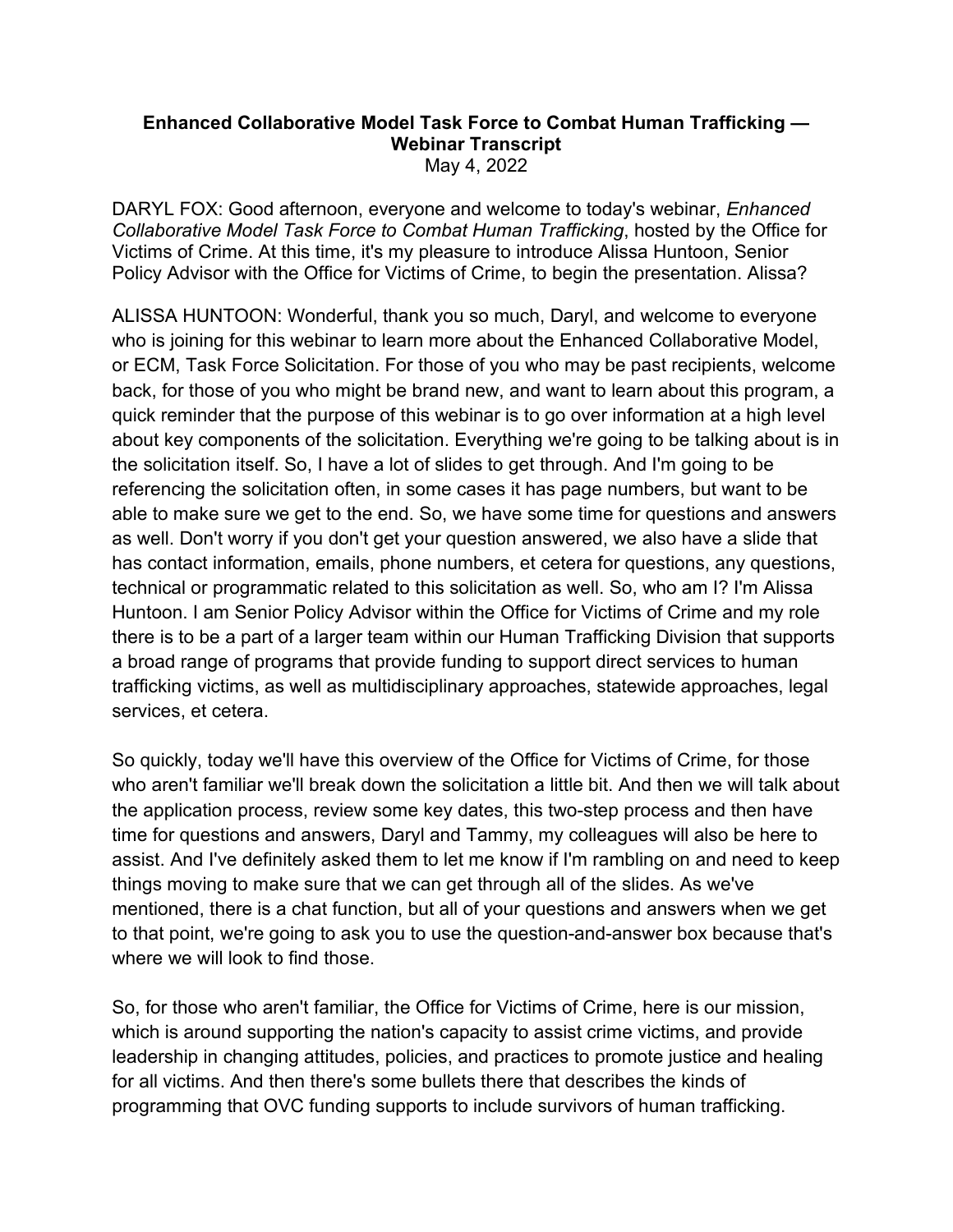step process in more detail and the difference between the two. But for now, at a high level, this timeline, and then DOJ expects to make all these award announcements no later than September 30th of this year. That's the end of our fiscal year. Therefore, budgets are going out sometimes without a final cleared budget. You might have what's package itself and you have the opportunity to ask questions. Again, this is post Key--and we're jumping right into key dates here for the timeline for this particular solicitation, the first being the [Grants.gov](https://Grants.gov) deadline, which is June 9th, to be followed by the JustGrants deadline, June 16th. We have more slides later on to describe this twoproject start dates should be on or after October 1st. And again, here in red, please note because of the volume of awards that the Office of Justice Programs makes every year, called a conditional cleared budget. And so, please remember that even if you are successful and you're offered an award and you accept you may not begin work until that budget goes through that review process and is officially reviewed, excuse me, officially approved, by OJP. A lot of that information is spelled out in the actual award applications and if you're successful and offered an award.

 So, who is eligible for this solicitation? This information is included on the first few pages entities may choose to apply from. And it is your choice depending upon if you meet the areas one and two, for both of these, if you have received funding in fiscal years FY20 applicants must be a previous recipient of an OJP Enhanced Collaborative Model in the past. Previous recipients says OJP, because in the past this has been a joint solicitation, you may have received funding from the Bureau of Justice Assistance and of the solicitation generally state, governments, city, township, county governments, Native American tribal governments, if you don't know or aren't sure if you're eligible, or fit under one of these broad categories, state governments, et cetera, please send an email or use the contact information on the solicitation and just ask to clarify. And we ask you to do that as early as possible. Then there are two separate purpose areas that eligibility criteria. So, we'll get into this a little bit more but want to point out for purpose or FY21, you are ineligible to apply under this purpose area. What I mean by that is received funding means were you offered, were you were awarded, funding in that fiscal year? So, if you were awarded funding in fiscal year 2020, you received funding in 2020, and therefore would be ineligible to apply. And that is for recipient means were you the lead entity that applied for that award? So, were you the law enforcement agency or were you the victim service provider? So that's for both purpose areas, the last two fiscal years are ineligible. Technically, there's still funding available to you; those are three-year awards. Purpose Area 2, under this solicitation, the eligible your partner may have received funding from Office for Victims of Crime or vice versa. You might have received from OVC, and your partner received from BJA. But you--the only eligible applicants for Purpose Area 2, are those that have received previous funding for the ECM program.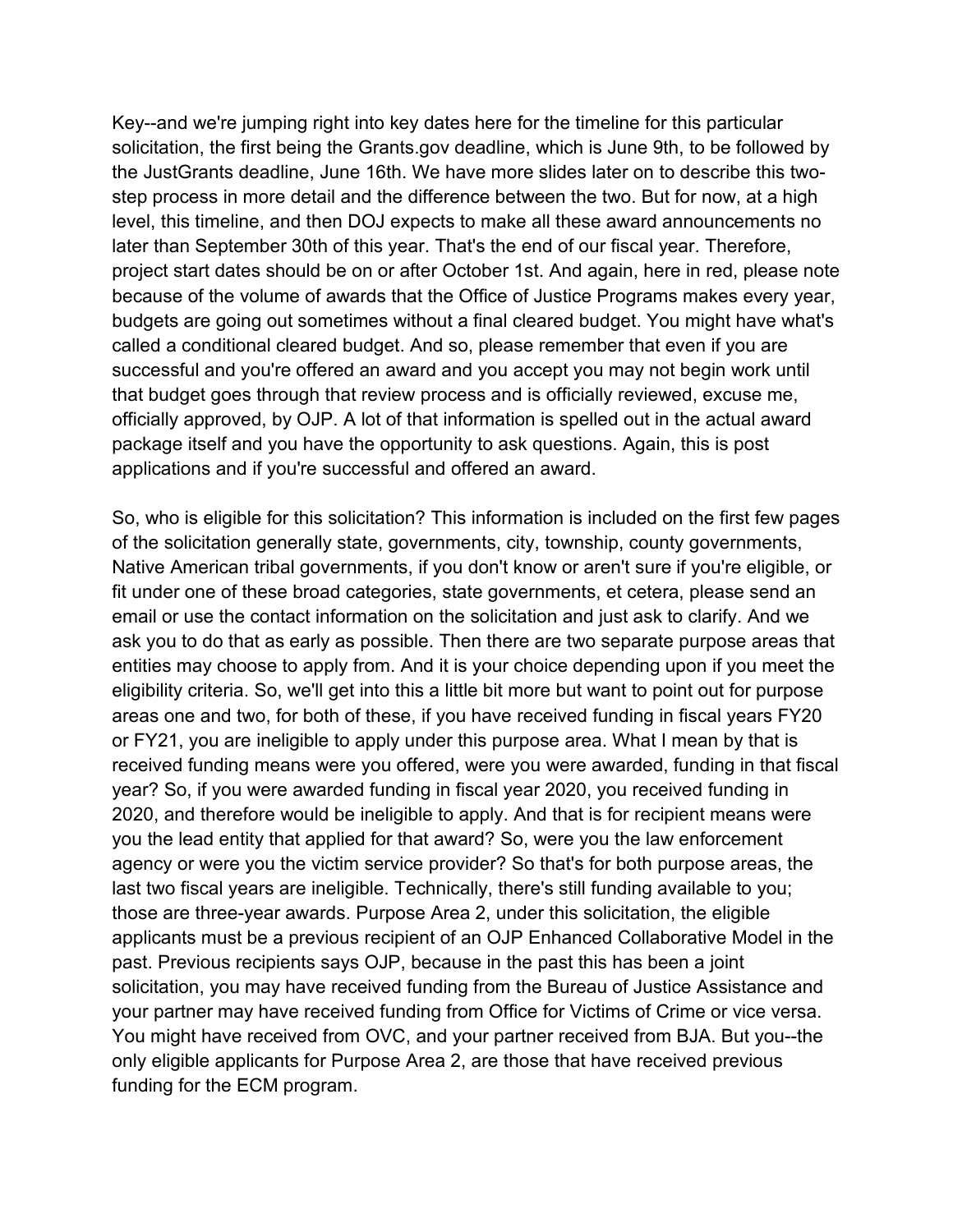Here's a quick slide about within OVC we have a Human Trafficking Division that was established in June of 2020, which consolidated a lot of the human trafficking work identify, assist, and provide services to victims of all forms of human trafficking, and to across the Office for Justice Programs and our mission is to help enhance capacity to lead the nation in supporting victim-centered and trauma-informed programs, policies, and resources that promote justice, access, and empowerment. And this is across all of our human trafficking solicitations.

 that's why the number of awards there will be thirty awards total across those two applicants must be a previous recipient of an OJP-ECM award. For this solicitation, there are again two Purpose Areas. I wanted to point out the dollar amount available for each entity is \$750,000 per applicant. This solicitation requires a joint application from both the lead law enforcement and victim service provider and categories, which funds 15 task forces. So, that's approximately nine task forces under Purpose Area 1, and approximately six task forces under Purpose Area 2. Please note there's a couple additional pieces of information on this slide. Purpose Area 1 is primarily focused for task forces that are newly formed, operational less than three years, maybe you've never received funding before and again, Purpose Area 2 eligible

So, what is the Enhanced Collaborative Model Program goal? Why does this exist? Why do we have funding to support this approach? So, our goal of this program is to support a sustainable, multidisciplinary co-leadership approach, which is why we're funding two partners as co-leads, a service provider and a law enforcement entity, to identify victims of all forms of human trafficking, provide access to services, and investigate and prosecute traffickers at all levels. That is the overarching ECM Program goal.

 going to help solidify that, maybe expand partnerships, clarify what this co-leadership development, training opportunities, and delivering training to key stakeholders and Pulling out the difference between the two purpose areas, in terms of generally what the funding supports, the first--Purpose Area 1, again, it's around starting up that multidisciplinary task force, building that foundation, enhancing that foundation, maybe there is some informal structure already there. And the purpose of these funds are structure is going to look like, take time to understand roles and responsibilities and establish an internal processes and protocols. Also, within that first 12 to 18 months of funding, we'll be working on formalizing structure developing some procedures that are for the taskforce overall, as opposed to individual partners, access professional conducting a community assessment. Again, I just want to be clear that folks take time to understand sort of the general goal of each purpose area.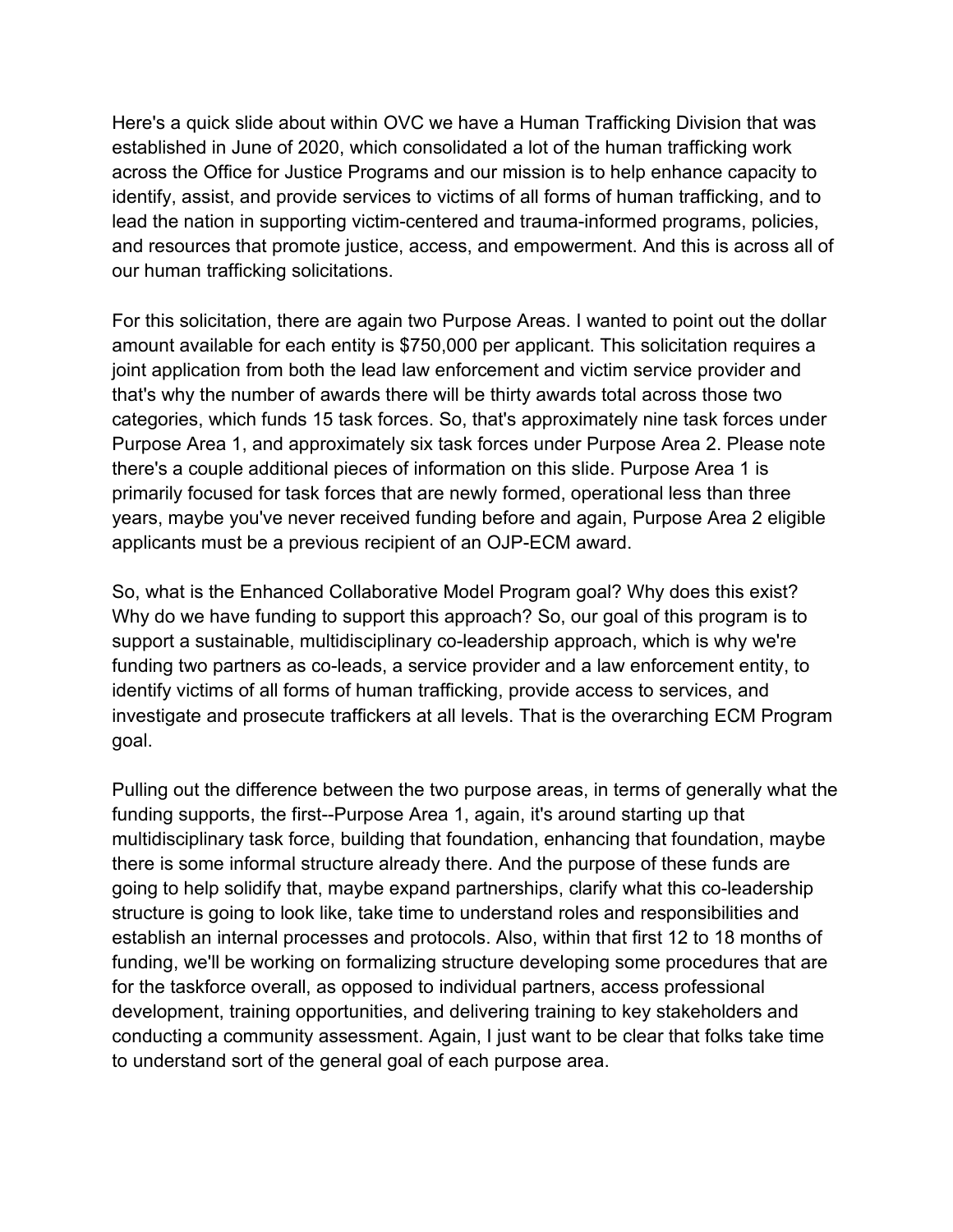amount of just tons of text on these slides. So, this is very high level. So please be sure Purpose Area 2, again, is supporting previously funded ECM task forces. So, building on that foundation, expanding partnerships, perhaps refining or creating new protocols, meaningful survivor engagement, and implementing and executing a range of proactive approaches. Please note, I included the bullet that there--the solicitation also includes mandatory program requirements for both purpose areas. Again, I'm trying to limit the to make sure you go back and read the solicitation carefully too for the full details.

 So as part of this Enhanced Collaborative Model Program and approach, the solicitation provides several different definitions. How OVC defines these various victim-centered, trauma-informed, survivor-informed proactive approaches and the expectations around that for if you apply and accept these funds. And also, OVC has model standards for serving victims and survivors of crime. So please be sure that you read those definitions as well because that is what we will use to help guide the work and support for the task forces with this funding.

 you a good sense of the type of grant activity that should be happening with the federal a variety of issues as a task force together and identify, serve all victims, all forms of I'm going to quickly go through these, but I've included the page numbers. So, you've got the funding available, you sort of understand the two different types of categories we have. One is essentially newer task forces, the other is established longer term task forces. And so, what are you all doing with the funding? And so, these objectives give funds, one of which is, again, to look at your co-leadership structure and your partnerships and use our task force roadmap as a guide. Developing and implementing protocols that can help document, again how all the partners are going to work through human trafficking.

Active involvement from all taskforce partners, you are investigating, referring, and prosecuting cases of both sex and labor at all levels. You are assisting victims to help them achieve safety and independence and self-sufficiency. And you are regularly collecting data and conducting ongoing assessment activities to ensure that your program is meeting stated goals and objectives.

 submit to OVC. Again, this is just a summary of these deliverables. There is much more So those objectives, right, are sort of general activity that are happening. And then deliverables are often slightly different and that a deliverable can be something that is tangible and is required for you to submit to OVC as part of this grant funding. So always be sure that you're fully aware of what deliverables are connected with the solicitation and that your task force will be required to oftentimes work together to detail in the solicitation. But overall, creating MOUs, documenting collaborative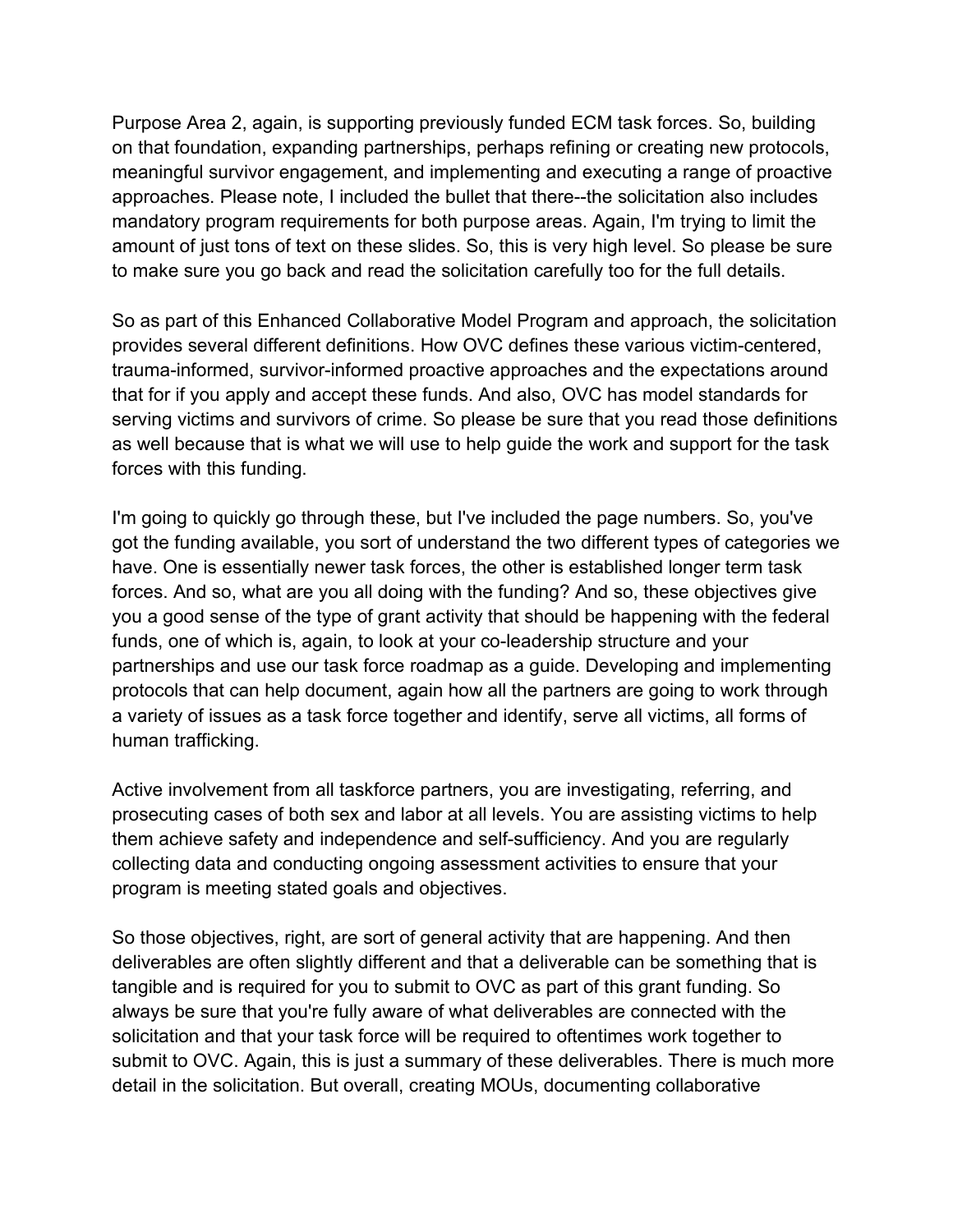delivering training and public awareness materials that have shared messages, partnership, hiring a full-time task force coordinator, or designating a full-time task force coordinator or director, conducting community assessments, creating protocols, providing services, revising and implementing a plan for conducting proactive approaches, and developing sustainability planning. So that's a high-level review of Purpose Area 1 deliverables that would need to be completed by the time the three-year award is over.

 grants, previous ECM grants. So of the task force protocols, assessing any gaps in full-time task force coordinator or director. Identify and conduct a range of approaches of all forms of trafficking. Again, continue to deliver targeted training and public awareness. And this particular deliverable, as it's stated in the solicitation, if requested, Generally, Purpose Area 2 again, a summary, had funding for a while or in the past. So, we're expecting a little bit more here in-terms of building upon the work from previous those shared protocols, potentially develop new ones. Continuing to hire and identify a that go beyond online and vice style operations. Provide an array of services for victims and under the direction of OVC in any of our TTA partners, we may ask you to provide peer support, share some of this knowledge that you have gained to newer task forces in the form of webinars or presentations. So again, please be mindful of the deliverables that are expected under both purpose areas.

 I've written down the page number for you all. It's on page 11 and 12. And this is a well as underserved communities. So again, that is page 11 and page 12. This is a This is across all of OJP solicitations. There's information in here on priority areas and priority area around advancing racial equity and support for underserved communities. There's information in the solicitation in two different areas that explains what it is we're looking for if you want to request this priority consideration, in-terms of what you need to describe, explain in your narrative as well as in your budget. There's also definitions in the solicitation that talk about what do we mean by culturally specific organization as priority area that is included in all of OJP solicitations.

 or cooperative agreement. And the difference is, and why that's important, is because a Please note that the ECM awards are cooperative agreements. This is different than a grant. Those are the two main vehicles under which OJP usually makes award, a grant cooperative agreement, there will be substantial involvement between OVC and the recipients during the award. And we closely participate in performance of the program. That is spelled out further in award conditions as well. And if you're successful and receive an award, you usually have a conversation with your Grant Manager as well to explain what that means in-terms of communication, interaction, oversight with OVC and your Grant Manager.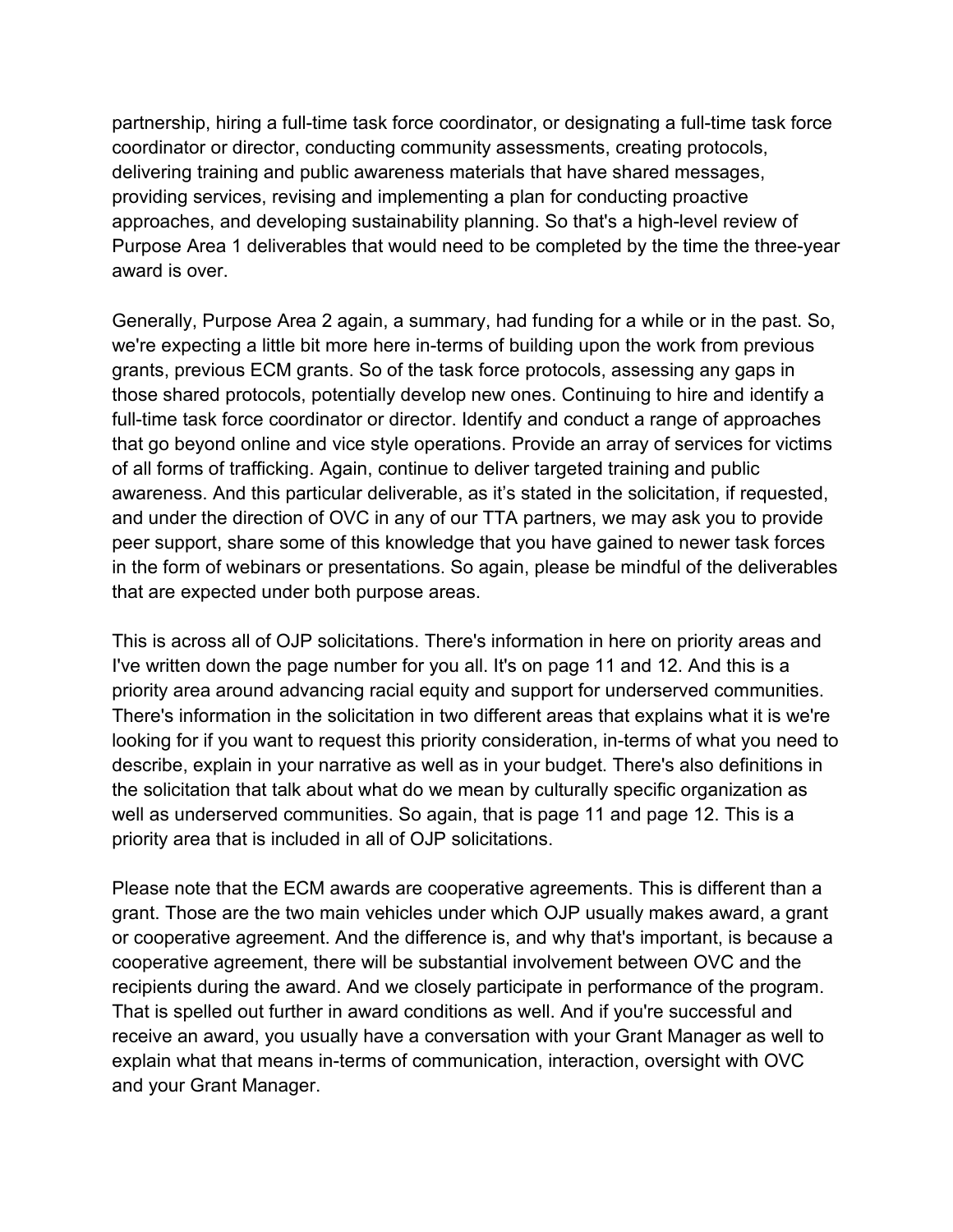All right. So, we are going to get into a little bit about application and submission information.

 worksheet, and other, in this solicitation, specifically, if you're Purpose Area 1, letters of Again, here is what an application must include. An abstract, a narrative, a budget intent, and if you're Purpose Area 2, memorandums of understanding. And again, there's specific information in the solicitation about what should be included for each of those. And again, this is a joint application. And so therefore, you have a lead victim service provider and a lead law enforcement agency submitting. You each have to submit the application separately, but there are all of these required documents for both.

I'm not going to spend much time on these, it just goes into more detail about what should be included in your proposal abstract. Please note this will be completed in a web-based form.

Proposal narrative, some more specifics about how to prepare that and it should not exceed 20 pages.

 Key elements in that narrative, again, when these go through an external peer review process, which we'll talk about, they assess and score applications and these certain sections are weighted differently. And you can see the percentages here. The majority of the focus is on project design and implementation.

 Here's just some tips, over the years that we've gathered, and applicants usually ask about. For your narrative, be brief, concise, and clear. Make sure that there are goals and measurable objectives, and that you have a realistic timeline that's clear to complete project goals and objectives.

 For the budget worksheet and the budget narrative, this is also a web-based form. So the new JustGrants system, you may have used this. If you're brand new and have never submitted a federal grant before, this is a web-based form, so you're not uploading a budget or anything into the system. Make sure that those personnel costs should be sound and correspond with information in the narrative. Note, again, there's again, for those of you who have last year, the year before, that might be familiar with relate to the key personnel for the budget, and that you are budgeting adequately across the 36 months. Anything that you believe is necessary and allowable and within scope for you to complete the goals and objectives and those deliverables that we talked about earlier. And that is up to you to determine how best to budget that, and it some priority considerations that I talked about. And if you are going to request priority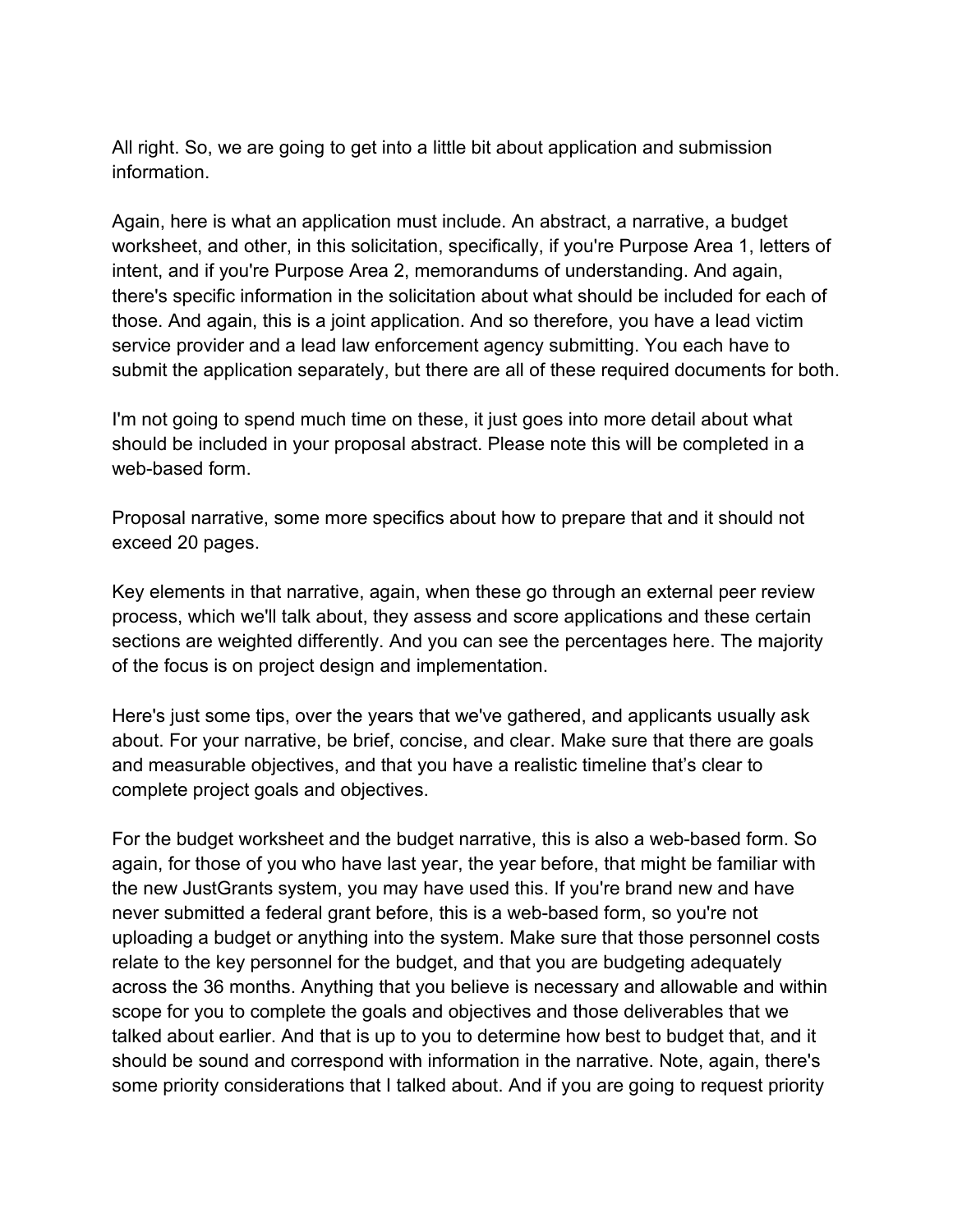consideration under those, make sure that that information is clear in your budget, again, if applicable.

 measurable, attainable, relevant, and that the budget is time bound, broken down year Again, just some more tips around creating your budget: being specific, making sure it's by year.

 This program, by statute, requires a match, which is 25%. This slide in the solicitation gives you a sample of how to calculate match. There are some resources also listed on OVC's human trafficking page around match or just the DOJ Financial Guide, etcetera, that also talks about match as well and links in the solicitation to those.

 This solicitation and this program, the ECM Program, also has specific costs that have been deemed unallowable. These are on page 13. These are just the bullets. There is more explanation in the solicitation, but your budget should not include items or expenses around holding beds, stipends or incentives that you are requiring that clients must have to participate in services, primary prevention activities, as well as purchasing or leasing vehicles.

 This is a lot. I'm not going to read through these. There is a checklist at the end of the included on this list as well that may be new. Please note that there is a task force attachment and more details. So those are some attachments that are specific to this solicitation, which is always very helpful, and I encourage everyone to go through. But I do want to highlight that there are some of the required attachments for the solicitation organizational chart that is a required attachment. Again, if you are Purpose Area 1 or Purpose Area 2, there is a letter of intent or an MOU that is required at time of application. The solicitation includes information about what should be included in those. And also, a plan to implement proactive approaches is also a required program. Many of these items here, again, are standard and across the board required OJP but I wanted to highlight a couple that were specific for this program.

 couple webinars earlier this year, around tips for submitting grant applications and some specific deliverables, objectives are for this FY 22 ECM solicitation. And then here, it's Hallmarks of an outstanding application. OVC, we have some links in here later, I did a of this information is taken from those webinars. Ensure that it's simple and concise language, it's organized. You might be able to add some tables and graphs. Just again, be mindful of that page limit that you have, and that they--again, that's what has been in the grant guidelines. Make sure it's consistent with the solicitation, and solicitations change every year, every now and then. So again, make sure you know what the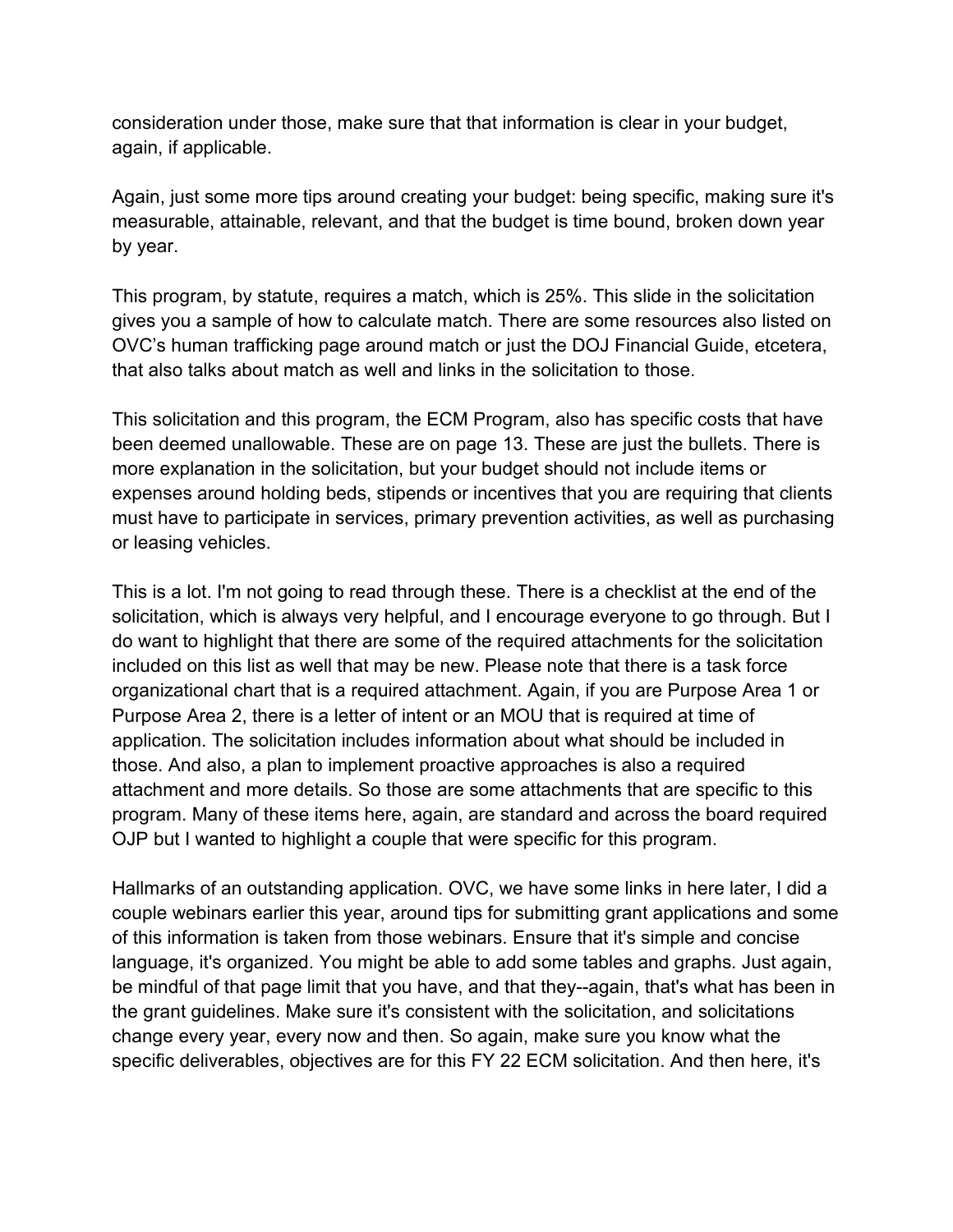just encouraging you to check and recheck and check again your budget and any other grant requirements.

 Common reasons that are cited for a weaker application that come through our competitive review process. The narrative might be too ambitious or lacks focus, or has expertise in a wide variety of disciplines and areas, but they may not be as familiar with your particular project, as you are, of course. And then obviously, poor writing and a lot not noted or stated, therefore, it appears that they lack appropriate expertise to carry out the project, no evidence of feasibility. So again, these are external reviewers with of errors is often a reason cited for a weaker application.

All right, moving specifically into the application process itself.

 are important to remember: June 9th and June 16th. One is into [Grants.gov](https://Grants.gov) and the Reminder, this is a two-step application process. There are two different deadlines that other is the full application into JustGrants in [Grants.gov.](https://Grants.gov)

 information into [Grants.gov](https://Grants.gov) and later update into JustGrants. But that final JustGrants program. But the technical pieces about uploading into JustGrants or trying to Here is giving you some information about this high-level overview that it's okay to input submission should include all items as defined in the solicitation. And again, we're going to give you information, we're going to give you contact information. I cannot answer every single question about the technical aspects of this solicitation, that's why we have multiple numbers for you to call. I can talk to you about the programmatic aspects of this troubleshoot something in [Grants.gov.](https://Grants.gov), that is why we have all that contact information for you in the solicitation and encourage you to log on now and start figuring these things out and asking questions of [Grants.gov](https://Grants.gov) and JustGrants, if you don't know.

So again, here, it's requiring you to do two things in [Grants.gov](https://Grants.gov) and a reminder that this is separate from DOJ. This is not a DOJ system. This is federal. Sort of all federal grants across federal agencies are here. So just keep in mind it's a separate system, which is why there's a separate contact information for questions. Basically, you're going to apply for grants here in [Grants.gov](https://Grants.gov) and then they're looking for an SF-424 and the SF-LLL, that's lots of letters and numbers for you, but they are referencing certain forms and pieces of information that need to be successfully validated and confirmed in order for you to continue on in the process.

All right, so again, the full application will be submitted into JustGrants.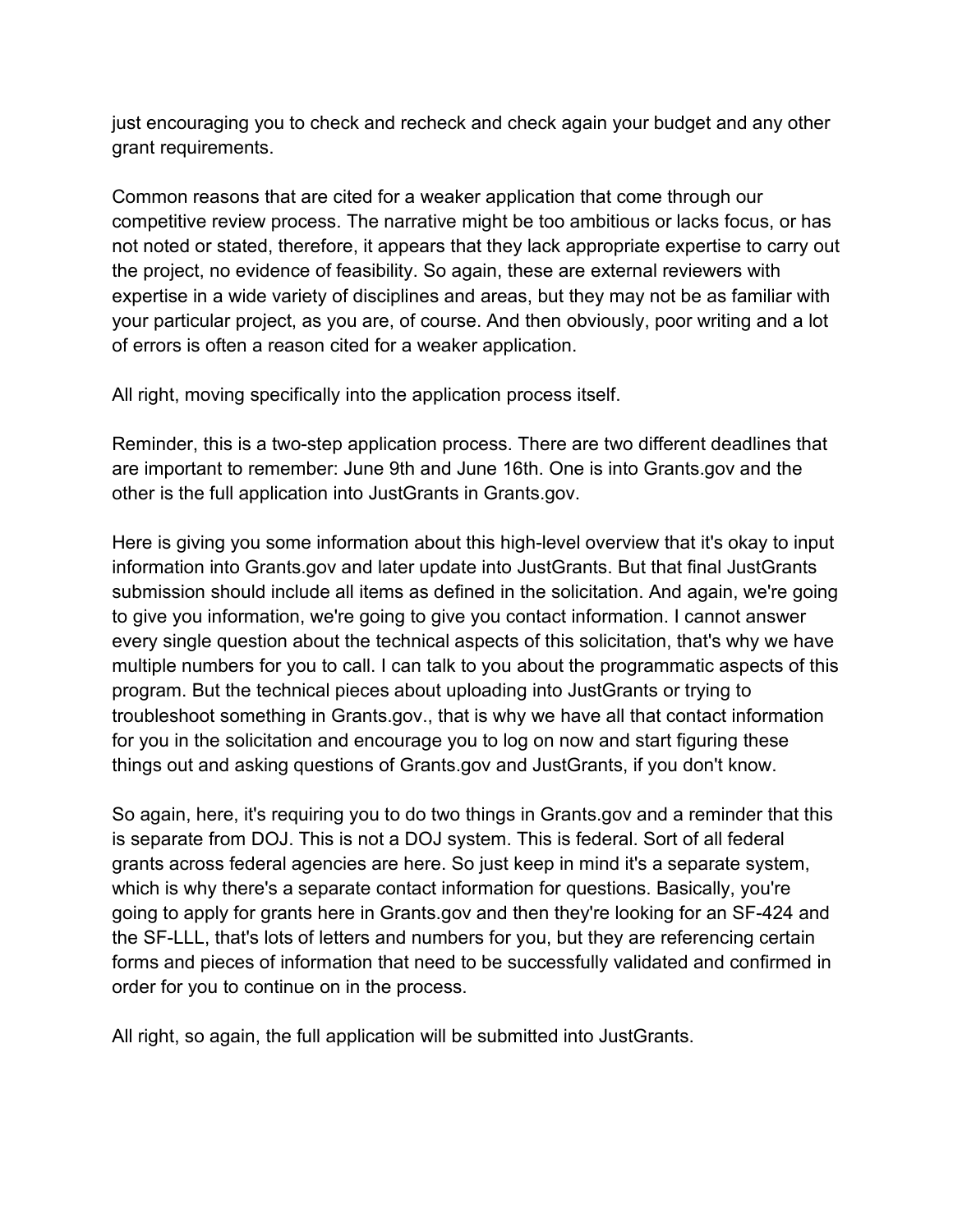information, you cannot upload a document instead. Please be prepared for that and be Here, it's confirming where there are web-based forms in JustGrants. Again, just highlighting this, emphasizing this because it is different than in years past, where there were a lot of documents that were uploaded. These are now web-based forms, and there are certain forms here that *must* be submitted directly into the system: the Abstract, any solicitations-specific data, goals, objectives, deliverables, a Budget Detail Form, and then always to remember and double-check that Application for Disclosure of Duplication Cost. Again, that's where that checklist is super helpful, making sure you got all the required documentation and to do it early. Here again, as a reminder, to pay attention to these sections if it's required and it's actually asking you for web-based able to use the format that's required in the application.

 submitters, entity administrators, and their rep when it's been received in JustGrants, date, it says you may see a banner that says its past due, but if your status says Here's a little bit of information about what to expect after you submit that. Basically, this slide is telling you that if you are successful and you are offered an award, you'll be notified of that before September 30th of 2022, which is the end of our fiscal year. And here, the next blurb or bubble there, is telling you who gets notified, because there's specific roles in the JustGrants system, and that's an entity administrator and the authorized rep who are going to get notified about if anything has changed, application and, of course, the entity administrator when the award notification has been sent. And also, a reminder that you as the applicant can check the system regularly to make sure if any upcoming deadlines for submitting your application have been addressed. Important note at the bottom here. Once the application deadline passes in JustGrants, so for this solicitation, June 16th, if you are going in and checking regularly after that submitted, it's been received.

 website. I find it to be very user-friendly and I refer to it often. The job aids, the videos, A reference here to the multiple JustGrants training resources that they have on their are very helpful. There's often screenshots of specific areas. Step-by-step instructions coupled with the videos. So please make use of those JustGrants training resources as well.

There is an OJP Grant Application Resource Guide. Here is the website that is also embedded in the solicitation itself. So, you can find that and access that. And I know Tammy is putting a lot of these links in the chat as well as we go in real time.

 together a budget, putting together that proposal and what to expect. One of those talks I mentioned this before, but OVC produced and held multiple pre-application webinars for general information about applying for federal grants, what to consider when putting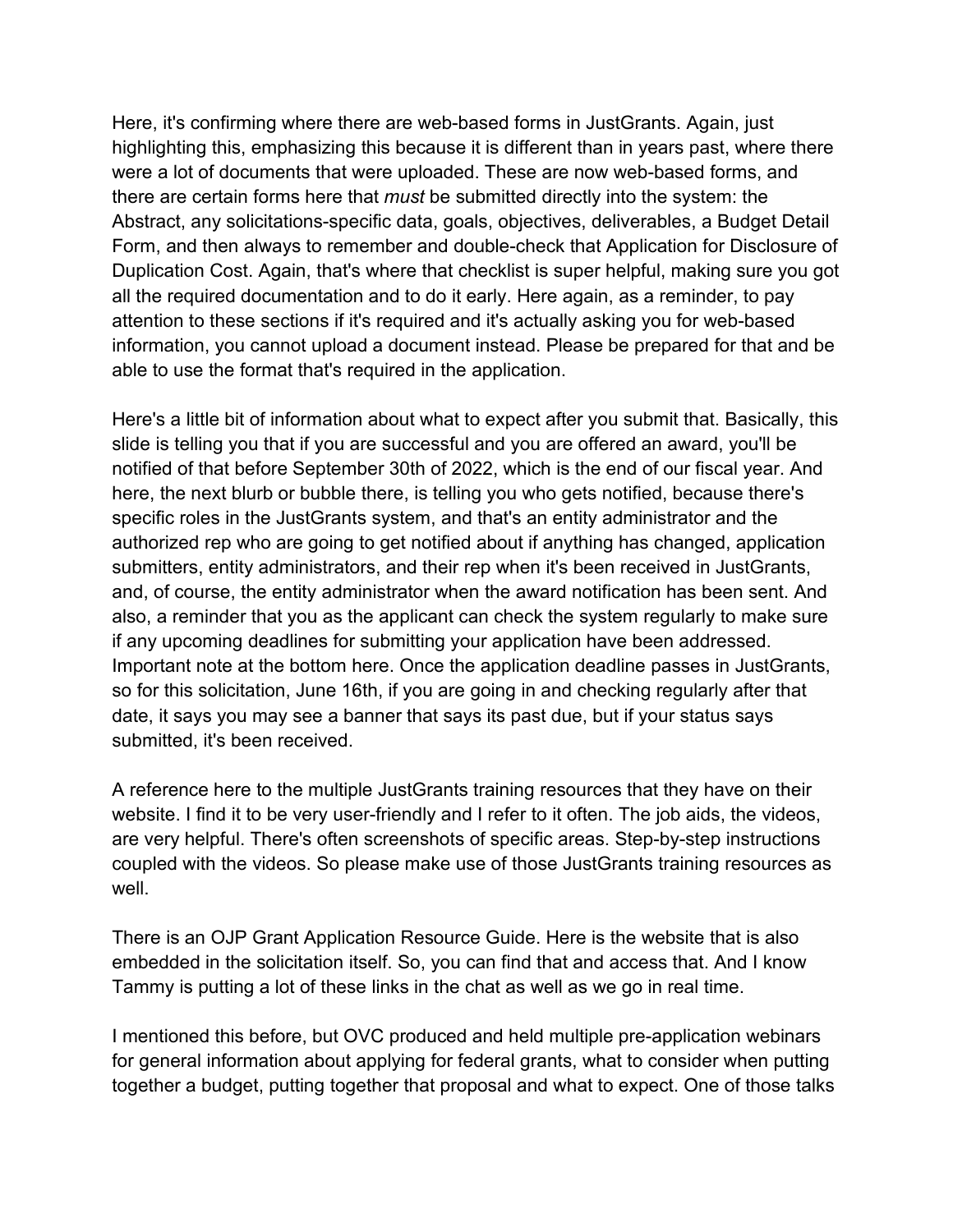a little bit about peer review and then we also have one around upcoming funding opportunities. So, there are many OVC funding opportunities currently available and more still to come. And you can also sign up from--news from OVC so that you can stay up to date. So those four are already done and available, recorded. They're on the OVC website. You can watch them. You can review the slides, whatever you have time for and are able to do, but I encourage you to do so.

 performance measure reporting. If you're curious about what does that mean and what might you be required to do as part of this award is there. More important resources. As I referenced before, please try to familiarize yourself with all of these as any of them could be handy and helpful to you in answering questions. General OVC site, the Financial Guide, obviously the JustGrants and the [Grants.gov](https://Grants.gov)  are helpful. General information about OVC's training and technical assistance

 And here is the very, very, very important slide that I'll probably come back to when we 800 number, an email, and a website. And then OJP's Response Center, that too is, you know, mentioned before. Like, "Hey, am I eligible? Is my state government, does that fit?" Here, you're talking about the MOU, and you say that, "We need X, Y, and Z. I get to the Q&A. Again, some of your technical questions, I'm not going to be able to answer today and you're going to have to submit them to one of these numbers. So, again, technical assistance for [Grants.gov.](https://Grants.gov) That's your first step. And the deadline is June 9th. There's an 800 number, an email, and a website. Same thing for JustGrants, have a question about that," you know? So, anything that's a programmatic requirement related to the solicitation that we may not get to today, that is what that OJP Response Center is for. But the [Grants.gov](https://Grants.gov) and the JustGrants are also really important for actually submitting that application and making sure you get the right information into [Grants.gov](https://Grants.gov) so that you can submit the full application.

And, again, just a quick reminder of those dates, June 9th, June 16th. Notice the time. June 9th is midnight, essentially, and June 16th is 9:00 PM, not midnight.

Here, just a reminder. You can stay connected for future funding opportunities. And, a reminder, folks can put all their questions in the Q&A. So where I'm going to go to is in the Q&A box for questions when we get there.

So National Crime Victims' Rights Week happened already. However, you're welcome to use any of the artwork that we have to help inspire or use in your community and awareness materials if you'd like or if you just want to find out more about the activities that happened during Crime Victims' Rights Week*.*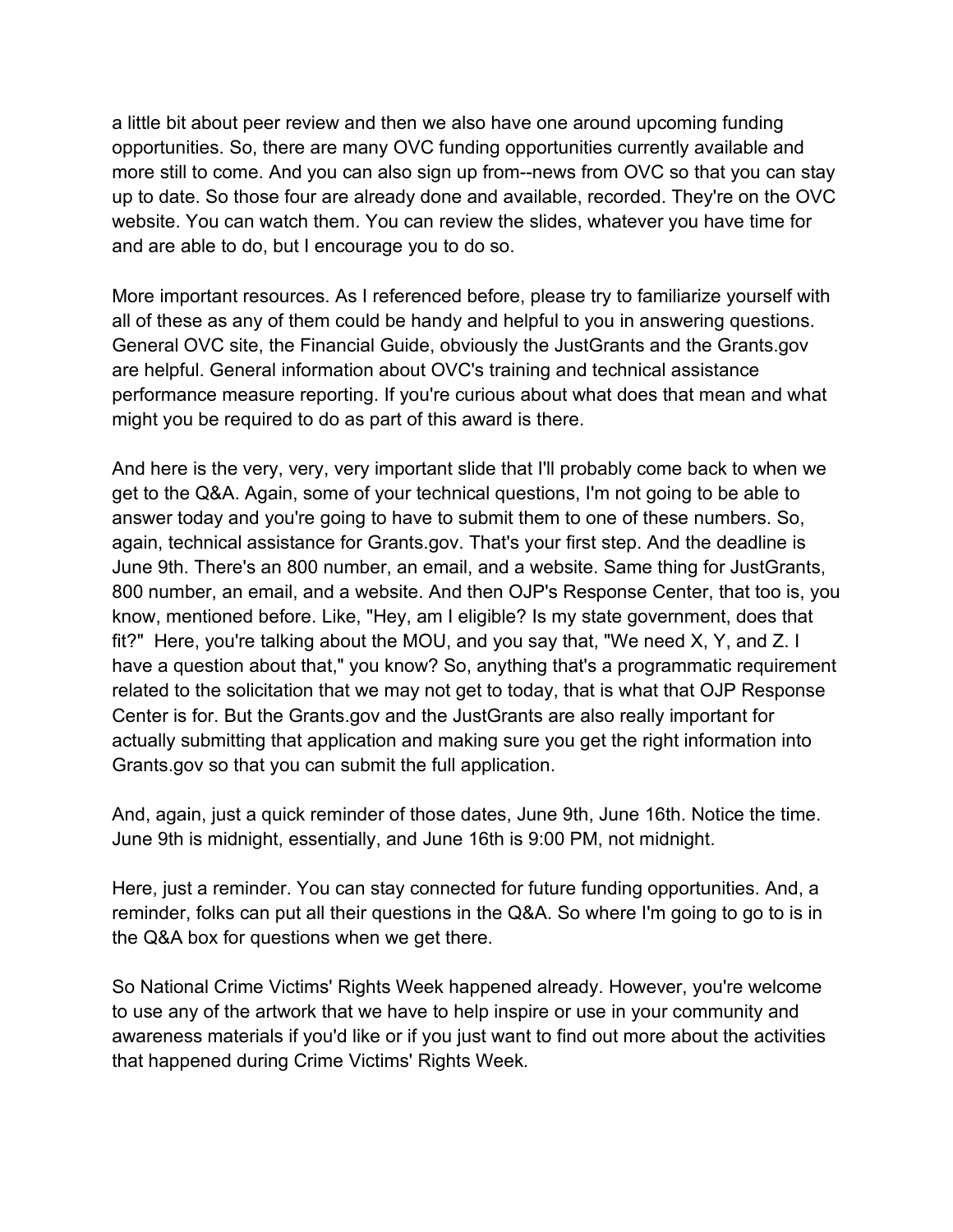You can also go social with us. There is our Facebook, Twitter, and YouTube link.

And now we are in the Q&A portion. And, again, please put all your questions in the Q&A box as you all are familiar with the technology too. I can only look so many places at one time. So I'm more apt to get it if it is in the Q&A box.

 questions that you have submitted in here that are programmatic-related to the And I'm also going to put this slide up during questions and answers. And then I'm also going to ask Tammy and Daryl to also help me too. So, again, I'm going to be answering solicitation in general. If there's questions about your status, DUNS, you know, anything that's technical that's required for you to actually submit your application into [Grants.gov](https://Grants.gov) and JustGrants, you're going to have to send or call [Grants.gov,](https://Grants.gov) because they're very individualized and I can't access those systems so I can't answer those questions right now.

 So, one question here. "For those of us who never had ECM funding, where do we go for something similar to this project?" I'm not sure--I just wanted to read it so that person know that I saw it, but I'm not sure where you go for something--I don't know exactly what you mean, so I'm going to ask you to maybe provide some additional clarification on that question.

 Another question. "Has an award been given to a local PD or should people only partner with county, state, or federal partners?" So, again, the eligibility information is included department or if you're a state agency, that is--you're eligible. That is completely up to on the front page. That's like the first couple of pages. It is on the first page. So in terms of who you partner with, that is up to you. If you are a local PD or if you're a sheriff's you in terms of--I don't know what the landscape is in terms of your task force in your jurisdiction. However, as noted on page one and two, this solicitation requires each lead applicant to submit your entity application into JustGrants. That is an eligible lead law enforcement agency and an eligible lead victims service organization, so.

Somebody is asking that they have previously sent a question about eligibility. And, again, if they are, you know--sorry. An eligible--again, state government, local government, they would be eligible to apply. Okay. And for the previous person, it sounds like they've picked it up. Sorry.

 This question is a good one. "Does the project have to encompass both labor and sex trafficking or can it be one or the other?" This solicitation, as we noted, requires you as a task force to focus on both. So it's not acceptable to focus all your efforts on sex trafficking of minors. So, all of those objectives that I talked about, the deliverables are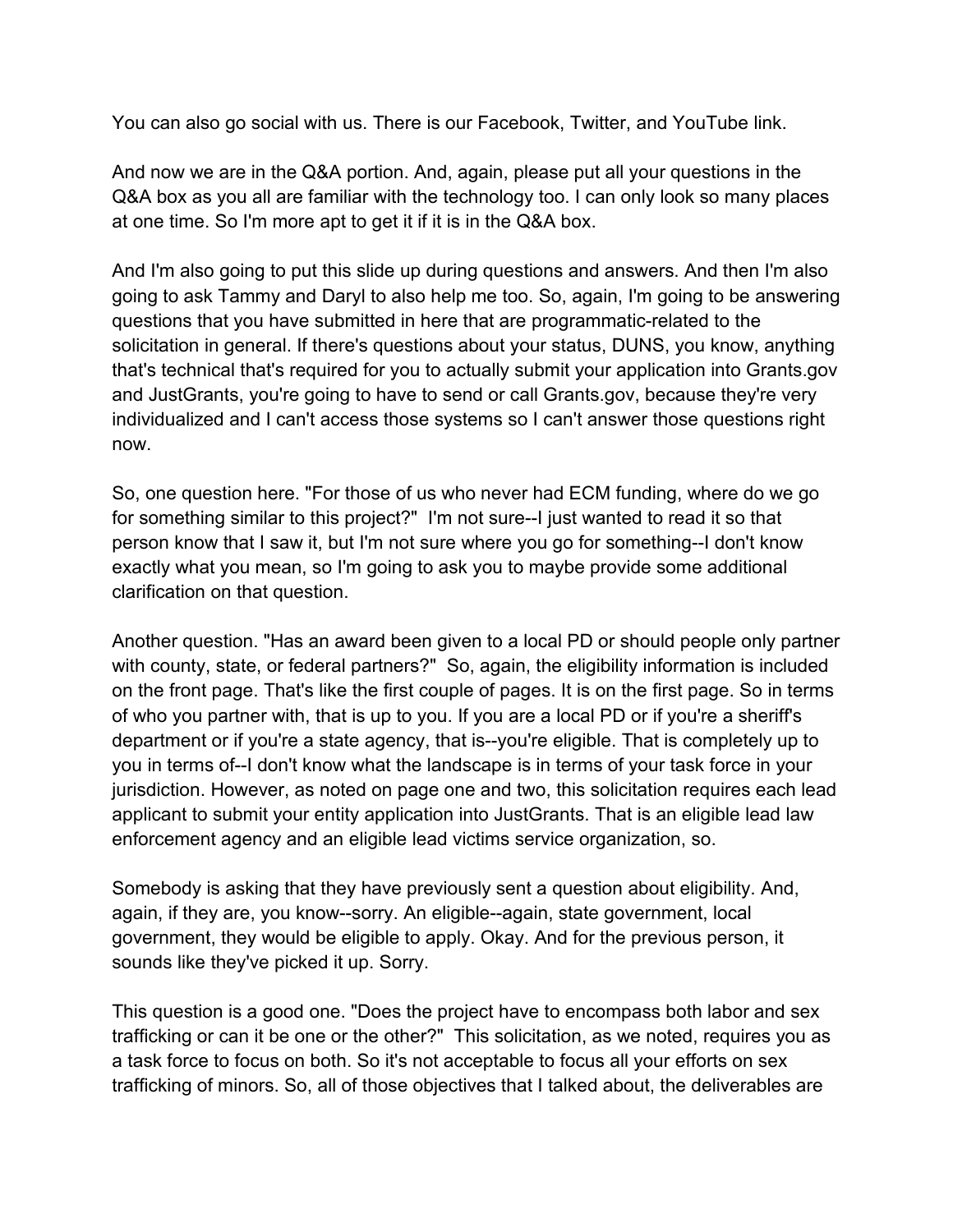trafficking and labor trafficking and providing services to both as well. all focused on serving all victims from all forms of trafficking. So, we would expect that you would focus your efforts and work on identification of victims from both sex

 the application and dollar amount. "So do both the law enforcement partner and the amount?" So that \$750,000 is per applicant. So, it's basically \$1.5 million per task Just I want to make sure I clarify, because there's another question about submission of services partner submitting the application received up to \$750,000 or is it a shared force. So, the lead law enforcement entity can request up to \$750,000 and the lead victim service provider partner can request up to \$750,000 as a joint submission for that task force.

 announcement, seemed to think that it doesn't or does not prefer to support direct victim services' side that a majority of these funds are for direct services for victims and we I might ask for some additional clarification. This was--so there's an existing task force out there or a task force somewhere that, after reading this solicitation or services through subcontracts with community-based victim service providers. So, I don't know why they think that. I think it explicitly states in the budget on the victim actually asked you to spell that out whether or not you decide to do that as your entity or in partnership with others through subawards is also talked about as well. So, there's no language in there that OVC has stated that we prefer that that not happen.

 attached in JustGrants or part of the 20-page requirement?" So that's a good question. "Will required attachments, in particular the Task Force Organizational Chart, be So, the 20-page requirement, that's your Narrative. So that's where you're going to be answering and responding to all of those criteria around statement of the problem, program design and implementation, you know, capabilities and competencies that we've talked about. The task force organizational chart is considered a separate attachment. So that was on that sort of longer list and it's a separate section of the solicitation as well. So, yes, that is a separate attachment and should not be--you might talk about it or reference it, right, in your Narrative but it is a required attachment separate from your Program Narrative.

 match, there's some links in the solicitation as well as the one slide here that had all of with all of our human trafficking grants funded using the TVPA. Somebody is asking about having some more information about the match, the 25%. I don't know exactly what--more information you want, other than there is the 25% required. If you have questions about what can be considered match or be used as those resources listed, the DOJ Financial Guide, OVC Human Trafficking page has resources about match requirement as well, because, again, that's across the board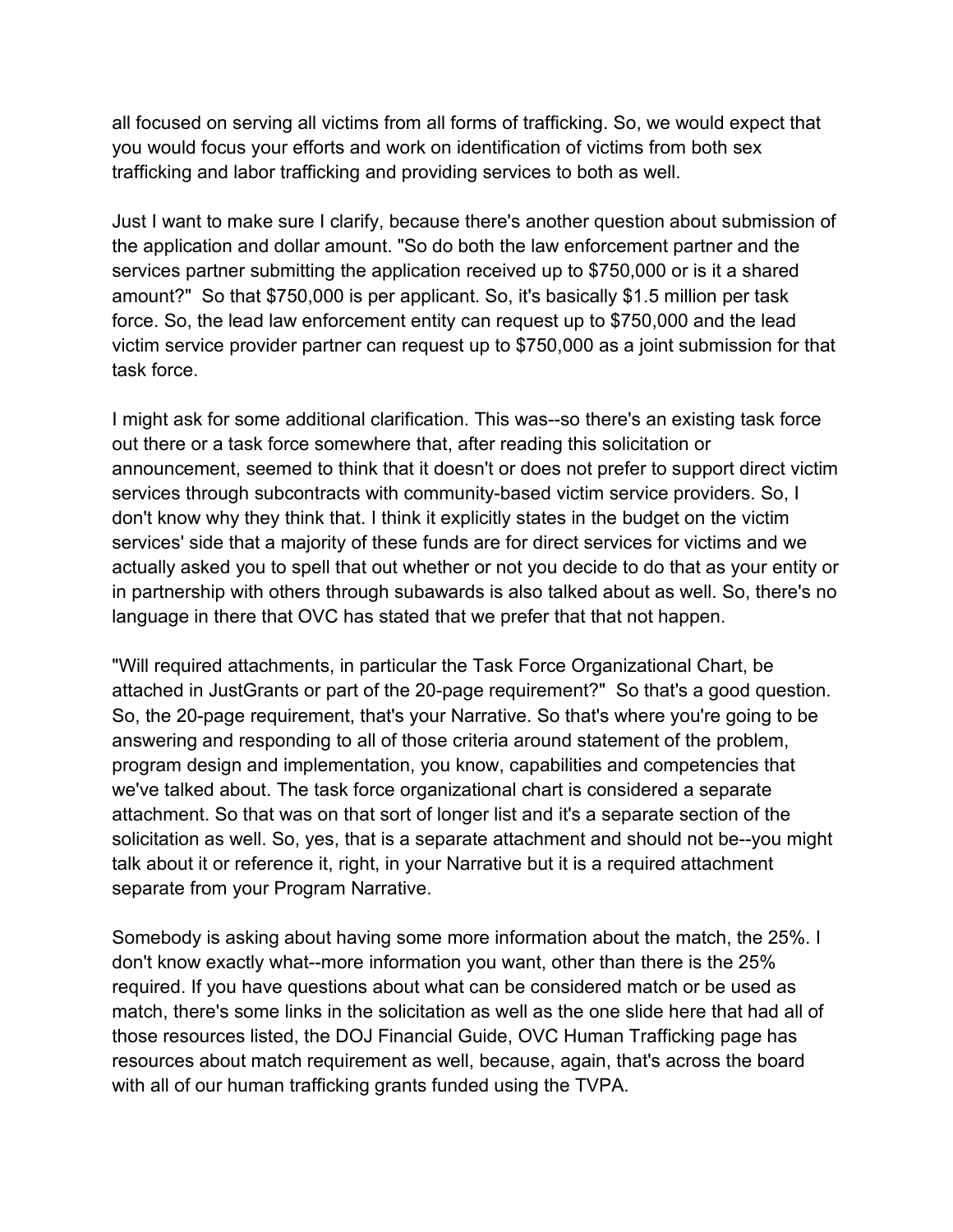"Can officers be hired to work on the task force as some agencies are stretched thin?" below in the Budget Worksheet Narrative. So, it talks about service providers, that services either directly or through project partners. And then law enforcement agencies, it says personnel. Caution that positions funded 100% with overtime funds are Yes. If you look on page--since I find it helpful to direct you to the page number because I know these are very long documents. So I can help you find it later. On page 18, in the middle of the page, it basically says so the applicant should reflect elements listed priority within the budget should reflect sufficient funding dedicated to the provisions of discouraged. But personnel to support law enforcement investigations, prosecutions, and that can include analytical or intelligence functions that directly support human trafficking cases.

 through the TVPA, is very much focused on victim identification. So prevention isn't in some indicators that someone is a potential trafficking victim or a confirmed victim but There's a question, yeah, again, around primary prevention activities, because, again, the scope of the statutory authority under which OVC received funding to do this, our scope primarily. There's a lot of other, you know, HHS and State Department places like that--do a lot of focus on prevention efforts, per se. So here it would be if there are not somebody who just might be at risk, that you suspect might be. So, the bulk of your funding should be used for victim identification and direct services for trafficking victims.

 doesn't?" Sure. The budgets for these two are going to be different because, again as I Question, "Can one of the applicants have a subcontractor that the other applicant noted, the scope of how the funding should be used for the service provider versus the law enforcement agencies is a little different so those budgets can be different. And, again, it's up to you to put together your budget in a way that you believe is best and most responsive to the requirements outlined in the solicitation. And so maybe you feel like that involves having a sub-award. That's up to you to propose.

 application to meet basic minimum requirements, submitted separately by each lead Again, here to clarify around--this is--I think this is--because this application requires joint applications, it's a common question. And, again, if I don't answer it clearly, you know, make sure that you ask. But, yes, the law enforcement and service provider both need to separately submit the application. There are multiple aspects of the application that are going to be identical so it's going to be the same--and this is talked about on page--as of what an application should include. It talks about, you know, identical--page 14, 15. Pages 14 and 15. The following application elements must be included in the applicant, because, again, these are going to be separate grant awards, because the victim service provider is one fiscal entity, and the lead law enforcement agency is the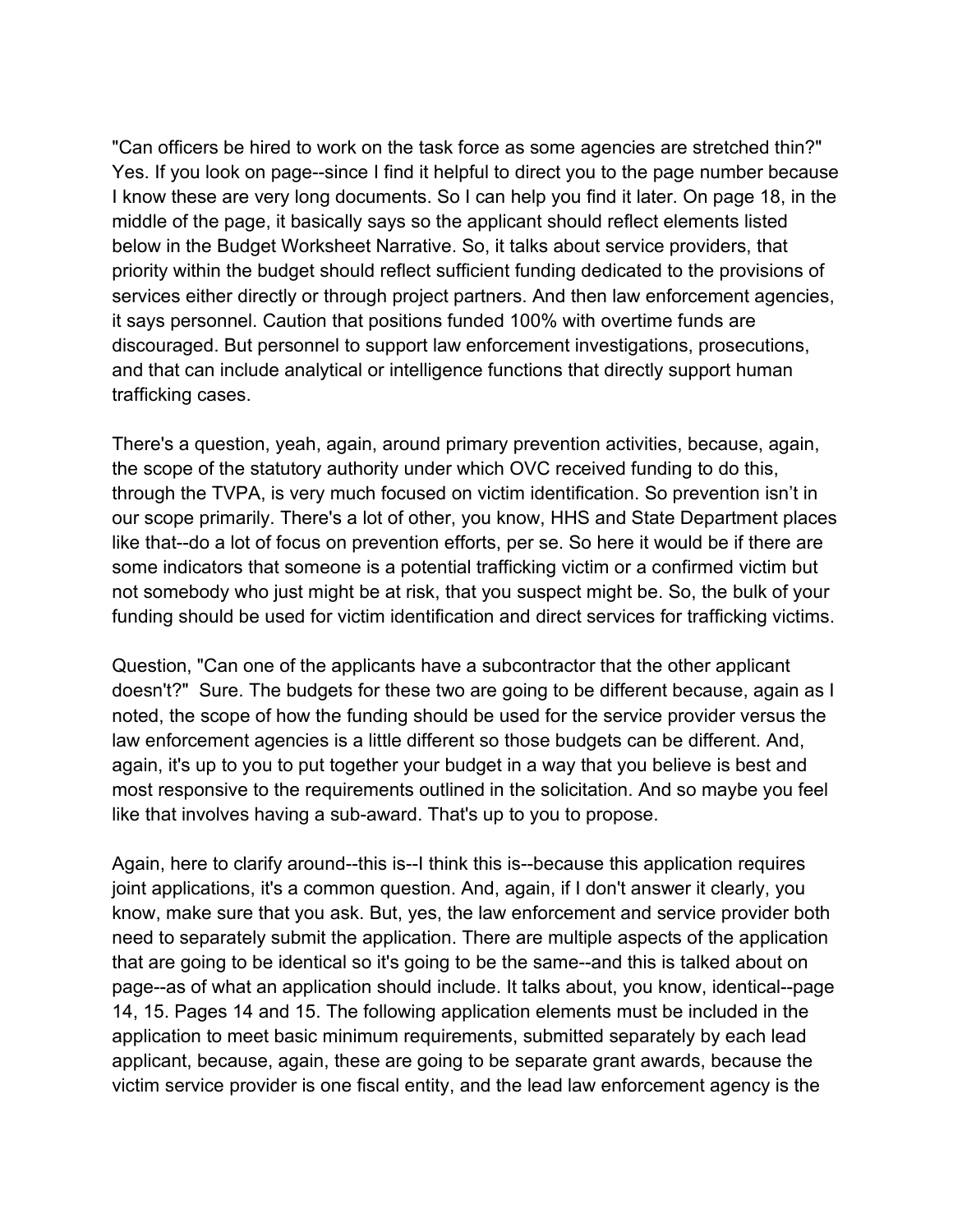other lead entity. It's a joint application because you need the Abstract, the Narrative, you know, MOUs and things like that if it's required for your purpose area, those need to be identical, right? Because it's a task force and you're all working together, so what you're proposing is how you're going to be working together. It's the budgets that are separate because, again, the scope of how the funds can be used is different. So that is why, again, both the lead law enforcement entity and the lead victim service provider need to submit the application separately. So it's not one submission from one of you. Both of you need to submit it. And it's primarily an identical application document except for the budget.

 received funding. Would we be eligible to apply?" That--again, it's up to you. You know, stated in terms of eligibility. So, are you a state government, local government, et This is a question about eligibility. "Our task force is about six years old. We've never you wouldn't be eligible--again, you have to be able to demonstrate have you ever--has any of the lead entities of your task force--I don't know who your lead service provider partner would be or who your lead law enforcement entity would be--would be, but if none of them have ever received OJP funding, you know, then you would be eligible for Purpose Area 1, and then you would just need to ensure that you fit the criteria as cetera, city or township government, nonprofits that have a 501(c)(3) status, et cetera?

 "Are action research partners--are evaluations required in the solicitation?" No. There is no specific using of those terms listed in the solicitation. I will note, as I said, one of the All right. We're--a couple--thanks for all those that are hanging in here for the questions. objectives and then one of the deliverables involves ongoing data collection and assessment efforts and conducting that community assessment. So those are the requirements of the solicitation as it relates to objectives and deliverables.

 "Can partners share coordination duties rather than hire a fulltime coordinator?" I'm not quite sure if I'm getting the gist of that question correctly. The requirement is that, as a task force, you have a fulltime coordinator that is dedicated to task force coordination. How you decide to fund that is up to you.

 There's a question about eligibility around local prosecutor's offices as eligible entities. Yes, prosecutor offices are eligible, again, as long as you're a city, township government, county government, et cetera.

 "Will this grant opportunity be available next year?" We never know. That is up to Congress, as they--and the President, as they obviously have an annual budget every year. So, we hope but we never know until we have a budget every year.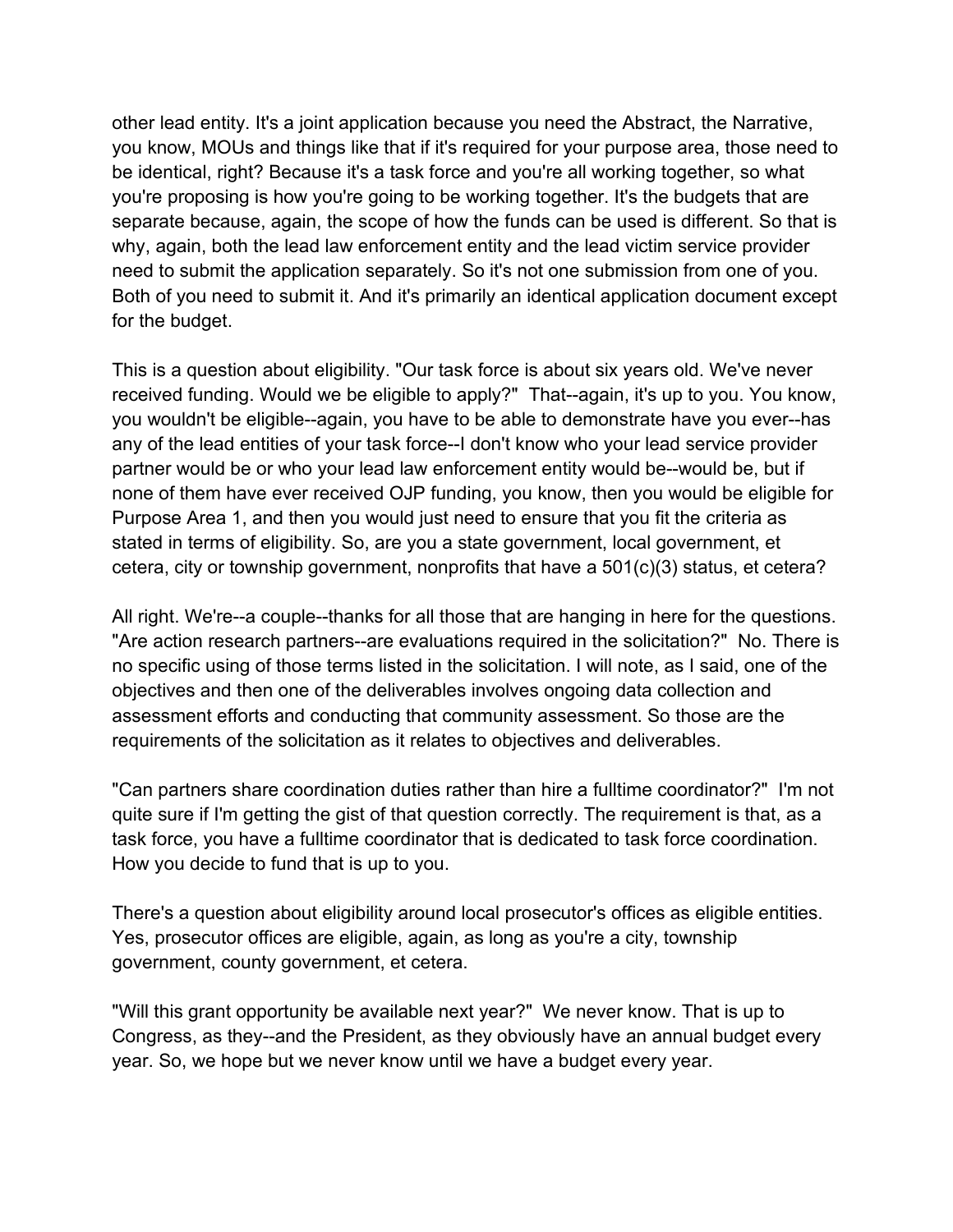we submit two applications to the solicitation?" So that one I'm not clear on because, to you do that. But, again, there needs to be a law enforcement entity and a services "If we're funding both the law enforcement and services component of our task force, do me, that sounds like you're one entity that's representing both and so I don't know how provider entity. That one might require some follow up and submitting an email to the OJP Response Center there so we can gather a little bit more information from you.

 "For previously funded ECMs who have split awards between the law enforcement and service provider, are there any scenarios to be aware of in regards to reapplication?" So I'm guessing this would be--if you're previously funded, you would. And if you choose--you know, tend to apply for Purpose Area 2, I would just say be familiar with all the objectives, mandatory program requirements, and deliverables as stated in the solicitation under Purpose Area 2.

There's a question about sustainability planning for Purpose Area 2. And if you're looking at the solicitation on page 10 and 11, it will list out the specific expectations of what's to be completed for Purpose Area 2 task forces.

 any unallowable costs specifically, generally how the funding should be used, and it right, about how to put that together. That--we're not able to do that. So just look at the There's another question about how many members of the task force can benefit financially? Could law enforcement and three service providers? I'm not exactly sure I understand all of that question, but essentially it is up to you. Again, the solicitation outlines the parameters of how the funding should--if there's any--like I said, if there's spells out the requirements, and then it's up to you to determine what you need then to meet--to complete that, to successfully complete that. So, it's up to you to decide if you need one staff, three staff. You know the need. I don't know the need in your jurisdiction or that you're--the area that your task force is serving, and I can't help you strategize, resources that are available, look at the requirements as outlined, look at the scope and the purpose and the objectives, and then determine that in terms of what you think is then necessary to successfully complete all those goals and objectives.

 has a map on their website. ICP, one of our partners, has a map of ECM Task Forces. There's a question about has a local government ever been awarded so far? So, we do have--OVC has a map on their website. And I know we just have two minutes left. OVC And, yes, because city and township governments and county governments and state governments have always been eligible, so if you want to see exactly who's been funded in the past, you can go to OVC website or ICP Human Trafficking page and see the map.